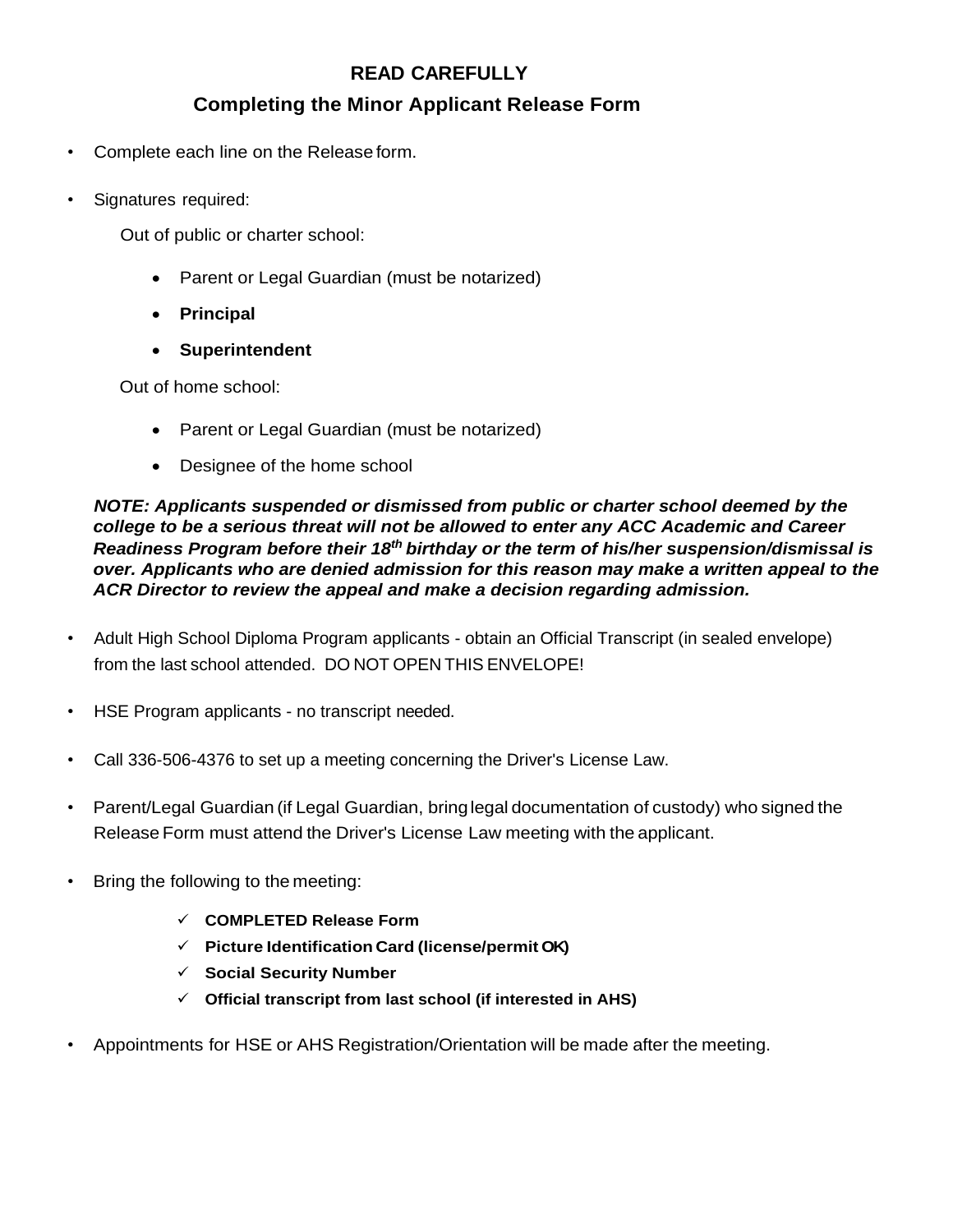

# **MINOR APPLICANT RELEASE FORM**

**This release formis required for ALL students under age 18. The Principal's and Superintendent's signatures are** *required* **forrelease. If from another state, these signatures are not required.**

IMPORTANT NOTICE TO THE STUDENT: Under current law, dropping out of school prior to your  $18^{TH}$ birthday could result in the loss of your driver's permit or driver's license for a year or more. Give this serious consideration before you apply to ACC.

| First                                                                                                                    |          |                       | Middle              |                                                                                  | Last                                   |                   |             |
|--------------------------------------------------------------------------------------------------------------------------|----------|-----------------------|---------------------|----------------------------------------------------------------------------------|----------------------------------------|-------------------|-------------|
|                                                                                                                          |          |                       |                     |                                                                                  |                                        |                   |             |
| Month                                                                                                                    | Day Year |                       |                     |                                                                                  |                                        |                   |             |
|                                                                                                                          |          |                       |                     |                                                                                  |                                        |                   |             |
|                                                                                                                          |          |                       |                     |                                                                                  |                                        |                   |             |
| City                                                                                                                     | State    | Zip                   |                     |                                                                                  |                                        |                   |             |
| Withdrawal from: ___________________                                                                                     |          |                       |                     |                                                                                  |                                        |                   |             |
|                                                                                                                          |          |                       |                     | Name of Public or Private High School or Home School                             |                                        |                   |             |
|                                                                                                                          |          |                       |                     |                                                                                  |                                        |                   |             |
|                                                                                                                          |          |                       |                     |                                                                                  |                                        |                   |             |
|                                                                                                                          | City     |                       | State               |                                                                                  |                                        | Zip               |             |
|                                                                                                                          |          |                       |                     |                                                                                  |                                        |                   |             |
| Approved for admission into the following program: (If Adult High School, please attach a transcript to this document)   |          |                       |                     |                                                                                  |                                        |                   |             |
| <b>Please Circle:</b>                                                                                                    |          |                       |                     |                                                                                  |                                        |                   |             |
| <b>HSE</b><br><b>Example 2</b>                                                                                           |          |                       |                     | ABE (Adult Basic Education) ESL (English as Second Language)                     |                                        |                   | <b>ABLE</b> |
| <b>Suspension:</b> Yes No                                                                                                |          | <b>Expulsion:</b> Yes |                     | No.                                                                              |                                        |                   |             |
|                                                                                                                          |          |                       |                     |                                                                                  |                                        |                   |             |
|                                                                                                                          |          |                       |                     |                                                                                  |                                        |                   |             |
|                                                                                                                          |          |                       |                     |                                                                                  |                                        |                   |             |
|                                                                                                                          |          |                       |                     |                                                                                  |                                        |                   |             |
|                                                                                                                          |          |                       |                     |                                                                                  |                                        |                   |             |
| Signature of Parent/Legal Guardian:_________________________________Relationship to Minor:__________                     |          |                       | (Must be Notarized) |                                                                                  |                                        |                   |             |
|                                                                                                                          |          |                       |                     |                                                                                  |                                        |                   |             |
| North Carolina                                                                                                           |          |                       |                     |                                                                                  |                                        |                   |             |
| County<br>I, _______________________, a Notary Public for ________________County, North Carolina, do hereby certify that |          |                       |                     |                                                                                  |                                        |                   |             |
|                                                                                                                          |          |                       |                     | personally appeared before me this day and acknowledged the due execution of the |                                        |                   |             |
| foregoing instrument.                                                                                                    |          |                       |                     |                                                                                  |                                        |                   |             |
|                                                                                                                          |          |                       |                     | Witness my hand and official seal, this ____ day of ________, 20_.               |                                        |                   |             |
|                                                                                                                          |          |                       |                     |                                                                                  |                                        |                   |             |
|                                                                                                                          |          |                       |                     |                                                                                  |                                        | Notary Public     |             |
|                                                                                                                          |          |                       |                     |                                                                                  |                                        | <b>Print Name</b> |             |
|                                                                                                                          |          |                       |                     |                                                                                  | My commission expires ________________ |                   | . 20        |
|                                                                                                                          |          |                       |                     |                                                                                  |                                        |                   |             |
| <b>Signature of Principal:</b>                                                                                           |          |                       |                     |                                                                                  |                                        |                   |             |
|                                                                                                                          | Date:    |                       |                     |                                                                                  |                                        |                   |             |

**Signature of Superintendent**: \_\_\_\_\_\_\_\_\_\_\_\_\_\_\_\_\_\_\_\_\_\_\_\_\_\_\_\_\_ **Date**: \_\_\_\_\_\_\_\_\_\_\_\_\_\_\_\_\_\_\_\_\_\_\_\_\_